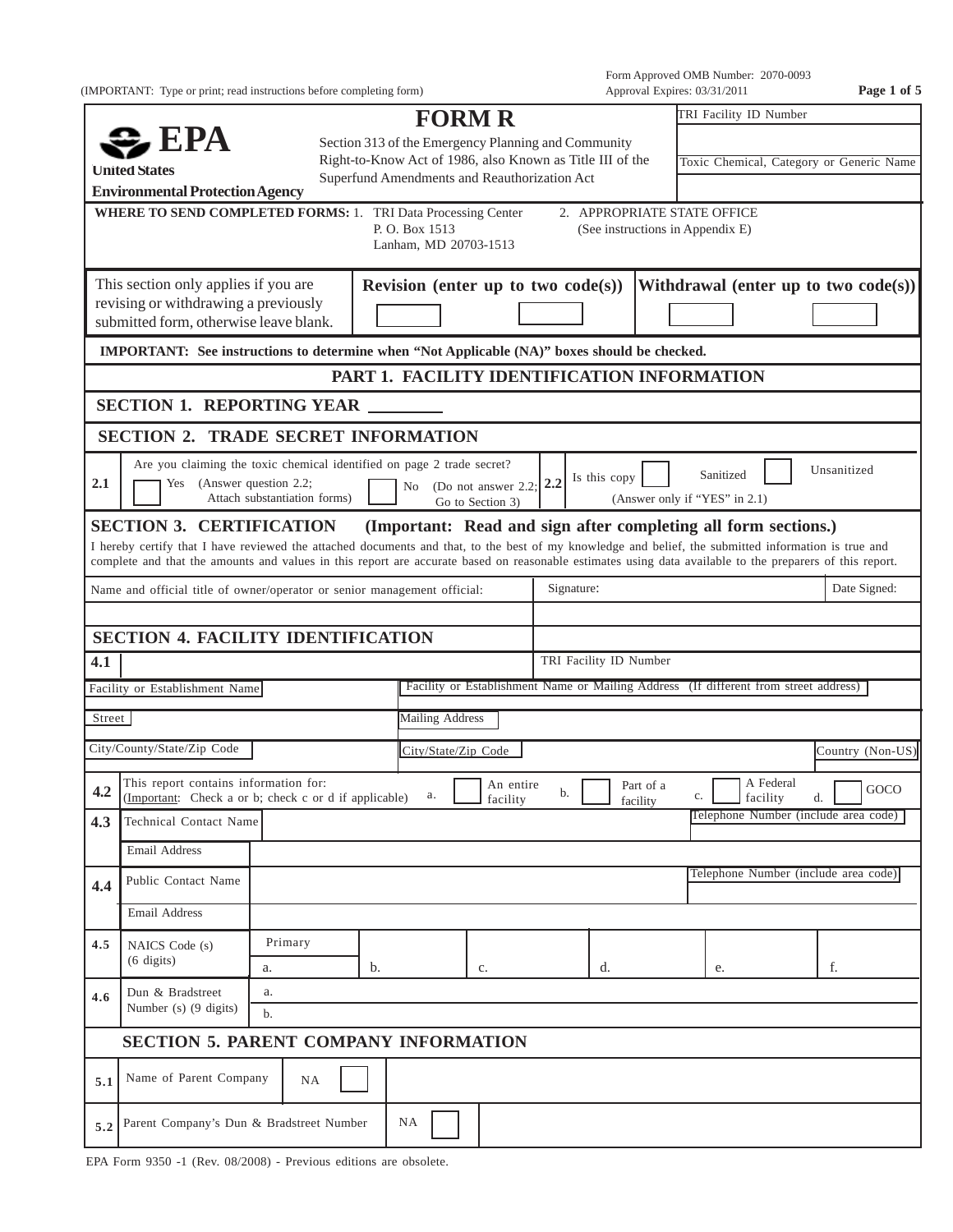| . .<br>s. |  | -91 |  |
|-----------|--|-----|--|
|-----------|--|-----|--|

|       | <b>FORM R</b>                                                                                                                                                                                        |                                                                                 | TRI Facility ID Number                      |     |                                                                             |  |  |  |  |  |  |
|-------|------------------------------------------------------------------------------------------------------------------------------------------------------------------------------------------------------|---------------------------------------------------------------------------------|---------------------------------------------|-----|-----------------------------------------------------------------------------|--|--|--|--|--|--|
|       | PART II. TOXIC CHEMICAL RELEASE INVENTORY REPORTING FORM                                                                                                                                             |                                                                                 | Toxic Chemical, Category or Generic Name    |     |                                                                             |  |  |  |  |  |  |
|       | <b>SECTION 1. TOXIC CHEMICAL IDENTITY</b><br>(Important: DO NOT complete this section if you completed Section 2 below.)                                                                             |                                                                                 |                                             |     |                                                                             |  |  |  |  |  |  |
| 1.1   | CAS Number (Important: Enter only one number exactly as it appears on the Section 313 list. Enter category code if reporting a chemical category.)                                                   |                                                                                 |                                             |     |                                                                             |  |  |  |  |  |  |
|       |                                                                                                                                                                                                      |                                                                                 |                                             |     |                                                                             |  |  |  |  |  |  |
| 1.2   | Toxic Chemical or Chemical Category Name (Important: Enter only one name exactly as it appears on the Section 313 list.)                                                                             |                                                                                 |                                             |     |                                                                             |  |  |  |  |  |  |
| 1.3   | Generic Chemical Name (Important: Complete only if Part 1, Section 2.1 is checked "yes". Generic Name must be structurally descriptive.)                                                             |                                                                                 |                                             |     |                                                                             |  |  |  |  |  |  |
|       |                                                                                                                                                                                                      |                                                                                 |                                             |     |                                                                             |  |  |  |  |  |  |
|       | <b>SECTION 2. MIXTURE COMPONENT IDENTITY</b>                                                                                                                                                         |                                                                                 |                                             |     | (Important: DO NOT complete this section if you completed Section 1 above.) |  |  |  |  |  |  |
| 2.1   | Generic Chemical Name Provided by Supplier (Important: Maximum of 70 characters, including numbers, letters, spaces and punctuation.)                                                                |                                                                                 |                                             |     |                                                                             |  |  |  |  |  |  |
|       | SECTION 3. ACTIVITIES AND USES OF THE TOXIC CHEMICAL AT THE FACILITY                                                                                                                                 |                                                                                 |                                             |     |                                                                             |  |  |  |  |  |  |
|       | (Important: Check all that apply.)                                                                                                                                                                   |                                                                                 |                                             |     |                                                                             |  |  |  |  |  |  |
| 3.1   | Manufacture the toxic chemical:                                                                                                                                                                      | Process the toxic chemical:<br>3.2                                              |                                             | 3.3 | Otherwise use the toxic chemical:                                           |  |  |  |  |  |  |
| a.    | b.<br>Produce<br>Import<br>If produce or import                                                                                                                                                      | As a reactant<br>a.                                                             |                                             | a.  | As a chemical processing aid                                                |  |  |  |  |  |  |
|       | For on-site use/processing                                                                                                                                                                           | As a formulation component<br>b.                                                |                                             | b.  | As a manufacturing aid                                                      |  |  |  |  |  |  |
|       | For sale/distribution<br>As a byproduct                                                                                                                                                              | c.<br>As an article component<br>d.<br>Repackaging                              |                                             | c.  | Ancillary or other use                                                      |  |  |  |  |  |  |
| e.    | As an impurity                                                                                                                                                                                       | As an impurity<br>e.                                                            |                                             |     |                                                                             |  |  |  |  |  |  |
|       | SECTION 4. MAXIMUM AMOUNT OF THE TOXIC CHEMICAL ON SITE AT ANY TIME DURING THE CALENDAR YEAR                                                                                                         |                                                                                 |                                             |     |                                                                             |  |  |  |  |  |  |
| 4.1   | (Enter two digit code from instruction package.)                                                                                                                                                     |                                                                                 |                                             |     |                                                                             |  |  |  |  |  |  |
|       | <b>SECTION 5.</b>                                                                                                                                                                                    | QUANTITY OF THE TOXIC CHEMICAL ENTERING EACH ENVIRONMENTAL MEDIUM ONSITE        |                                             |     |                                                                             |  |  |  |  |  |  |
|       |                                                                                                                                                                                                      | <b>A. Total Release</b><br>(pounds/year*)<br>(Enter a range code** or estimate) | <b>B.</b> Basis of Estimate<br>(enter code) |     | C. % From Stormwater                                                        |  |  |  |  |  |  |
| 5.1   | Fugitive or non-point<br><b>NA</b><br>air emissions                                                                                                                                                  |                                                                                 |                                             |     |                                                                             |  |  |  |  |  |  |
| 5.2   | Stack or point<br><b>NA</b><br>air emissions                                                                                                                                                         |                                                                                 |                                             |     |                                                                             |  |  |  |  |  |  |
| 5.3   | Discharges to receiving streams or<br>water bodies (enter one name per box)                                                                                                                          |                                                                                 |                                             |     |                                                                             |  |  |  |  |  |  |
|       | Stream or Water Body Name                                                                                                                                                                            |                                                                                 |                                             |     |                                                                             |  |  |  |  |  |  |
| 5.3.1 |                                                                                                                                                                                                      |                                                                                 |                                             |     |                                                                             |  |  |  |  |  |  |
| 5.3.2 |                                                                                                                                                                                                      |                                                                                 |                                             |     |                                                                             |  |  |  |  |  |  |
| 5.3.3 |                                                                                                                                                                                                      |                                                                                 |                                             |     |                                                                             |  |  |  |  |  |  |
|       | If additional pages of Part II, Section 5.3 are attached, indicate the total number of pages in this box<br>and indicate the Part II, Section 5.3 page number in this box.<br>(example: 1,2,3, etc.) |                                                                                 |                                             |     |                                                                             |  |  |  |  |  |  |
|       |                                                                                                                                                                                                      |                                                                                 |                                             |     |                                                                             |  |  |  |  |  |  |

EPA Form 9350 -1 (Rev. 08/2008) - Previous editions are obsolete.

\*For Dioxin or Dioxin-like compounds, report in grams/year.

\*\* Range Codes: A=  $1-10$  pounds; B=  $11-499$  pounds; C=  $500-999$  pounds.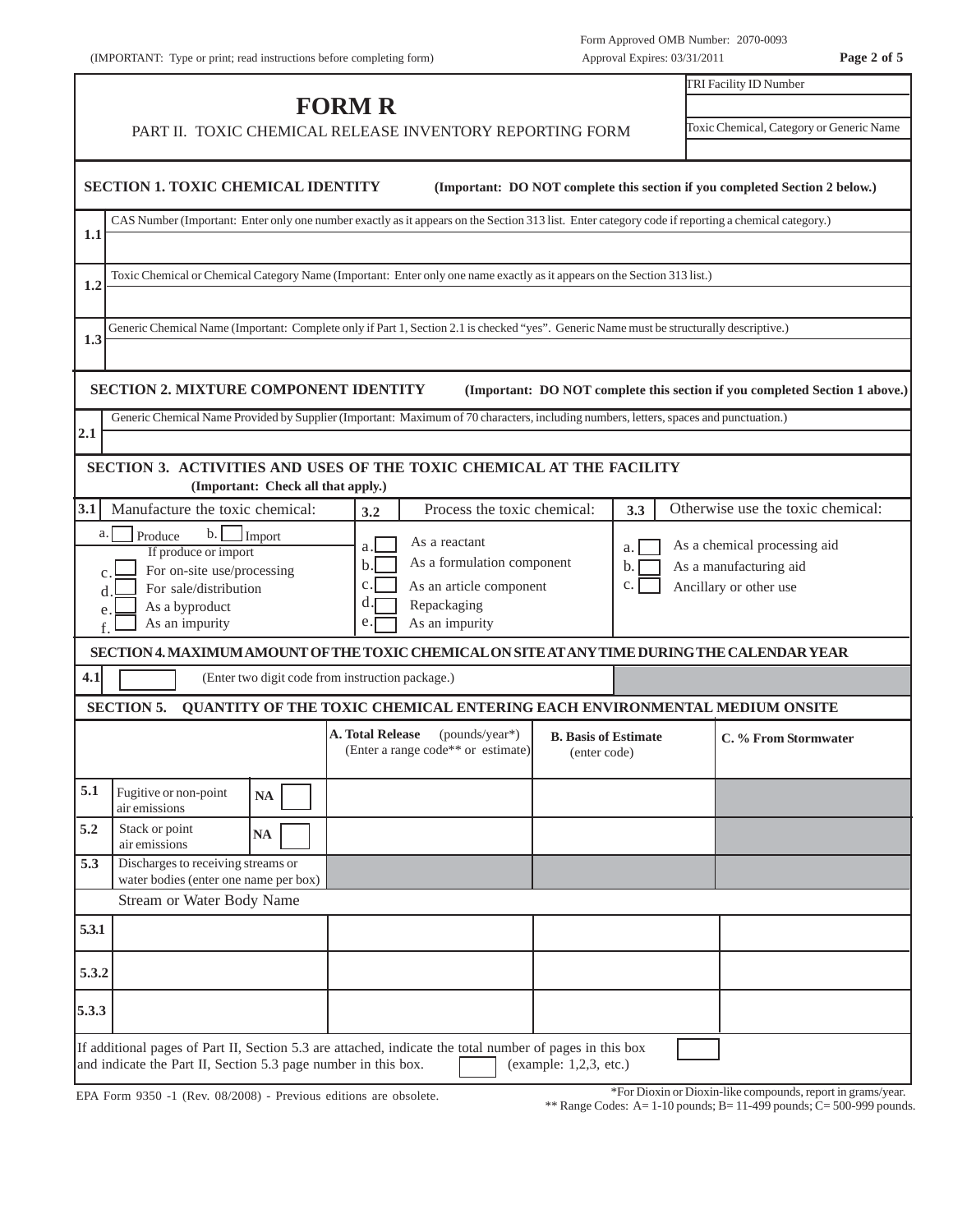## **FORM R** PART II. CHEMICAL - SPECIFIC INFORMATION (CONTINUED)

Toxic Chemical, Category or Generic Name

TRI Facility ID Number

|                     | SECTION 5. QUANTITY OF THE TOXIC CHEMICAL ENTERING EACH ENVIRONMENTAL MEDIUM ON SITE (continued)                                                              |              |                      |                                              |                        |     |                                             |                     |
|---------------------|---------------------------------------------------------------------------------------------------------------------------------------------------------------|--------------|----------------------|----------------------------------------------|------------------------|-----|---------------------------------------------|---------------------|
|                     |                                                                                                                                                               | <b>NA</b>    | code ** or estimate) | A. Total Release (pounds/year*) (enter range |                        |     | <b>B.</b> Basis of Estimate<br>(enter code) |                     |
| 5.4.1               | Underground Injection onsite<br>to Class I Wells                                                                                                              |              |                      |                                              |                        |     |                                             |                     |
| 5.4.2               | Underground Injection onsite<br>to Class II-V Wells                                                                                                           |              |                      |                                              |                        |     |                                             |                     |
| 5.5                 | Disposal to land onsite                                                                                                                                       |              |                      |                                              |                        |     |                                             |                     |
| 5.5.1A              | <b>RCRA Subtitle C landfills</b>                                                                                                                              |              |                      |                                              |                        |     |                                             |                     |
| 5.5.1B              | Other landfills                                                                                                                                               |              |                      |                                              |                        |     |                                             |                     |
| 5.5.2               | Land treatment/application<br>farming                                                                                                                         |              |                      |                                              |                        |     |                                             |                     |
| 5.5.3A              | RCRA Subtitle C<br>surface impoundments                                                                                                                       |              |                      |                                              |                        |     |                                             |                     |
|                     | 5.5.3B Other surface impoundments                                                                                                                             |              |                      |                                              |                        |     |                                             |                     |
| 5.5.4               | Other disposal                                                                                                                                                |              |                      |                                              |                        |     |                                             |                     |
|                     | SECTION 6. TRANSFERS OF THE TOXIC CHEMICAL IN WASTES TO OFF-SITE LOCATIONS                                                                                    |              |                      |                                              |                        |     |                                             |                     |
|                     | 6.1 DISCHARGES TO PUBLICLY OWNED TREATMENT WORKS (POTWs)                                                                                                      |              |                      |                                              |                        |     |                                             |                     |
|                     | 6.1.A Total Quantity Transferred to POTWs and Basis of Estimate                                                                                               |              |                      |                                              |                        |     |                                             |                     |
|                     | 6.1.A.1 Total Transfers (pounds/year*)                                                                                                                        |              | 6.1.A.2              | <b>Basis of Estimate</b>                     |                        |     |                                             |                     |
|                     | (enter range code ** or estimate)                                                                                                                             |              |                      | (enter code)                                 |                        |     |                                             |                     |
| 6.1.B               | POTW Name                                                                                                                                                     |              |                      |                                              |                        |     |                                             |                     |
|                     | <b>POTW Address</b>                                                                                                                                           |              |                      |                                              |                        |     |                                             |                     |
| City                |                                                                                                                                                               | <b>State</b> |                      | County                                       |                        |     | Zip                                         |                     |
| 6.1.B               | POTW Name                                                                                                                                                     |              |                      |                                              |                        |     |                                             |                     |
| <b>POTW Address</b> |                                                                                                                                                               |              |                      |                                              |                        |     |                                             |                     |
| City                |                                                                                                                                                               | <b>State</b> |                      | County                                       |                        |     | Zip                                         |                     |
| in this box         | If additional pages of Part II, Section 6.1 are attached, indicate the total number of pages<br>and indicate the Part II, Section 6.1 page number in this box |              |                      |                                              | (example: 1,2,3, etc.) |     |                                             |                     |
|                     | SECTION 6.2 TRANSFERS TO OTHER OFF-SITE LOCATIONS                                                                                                             |              |                      |                                              |                        |     |                                             |                     |
| 6.2.                | Off-Site EPA Identification Number (RCRAID No.)                                                                                                               |              |                      |                                              |                        |     |                                             |                     |
|                     | Off-Site Location Name                                                                                                                                        |              |                      |                                              |                        |     |                                             |                     |
|                     | Off-Site Address                                                                                                                                              |              |                      |                                              |                        |     |                                             |                     |
| City                |                                                                                                                                                               | State        |                      | County                                       |                        | Zip |                                             | Country<br>(Non-US) |
|                     | Is location under control of reporting facility or parent company?                                                                                            |              |                      |                                              |                        | Yes | No                                          |                     |
|                     |                                                                                                                                                               |              |                      |                                              |                        |     |                                             |                     |

EPA Form 9350 -1 (Rev. 08/2008) - Previous editions are obsolete.

\* For Dioxin or Dioxin-like compounds, report in grams/year

\*\* Range Codes: A=1-10 pounds: B=1-499 pounds; C=500 - 999 pounds.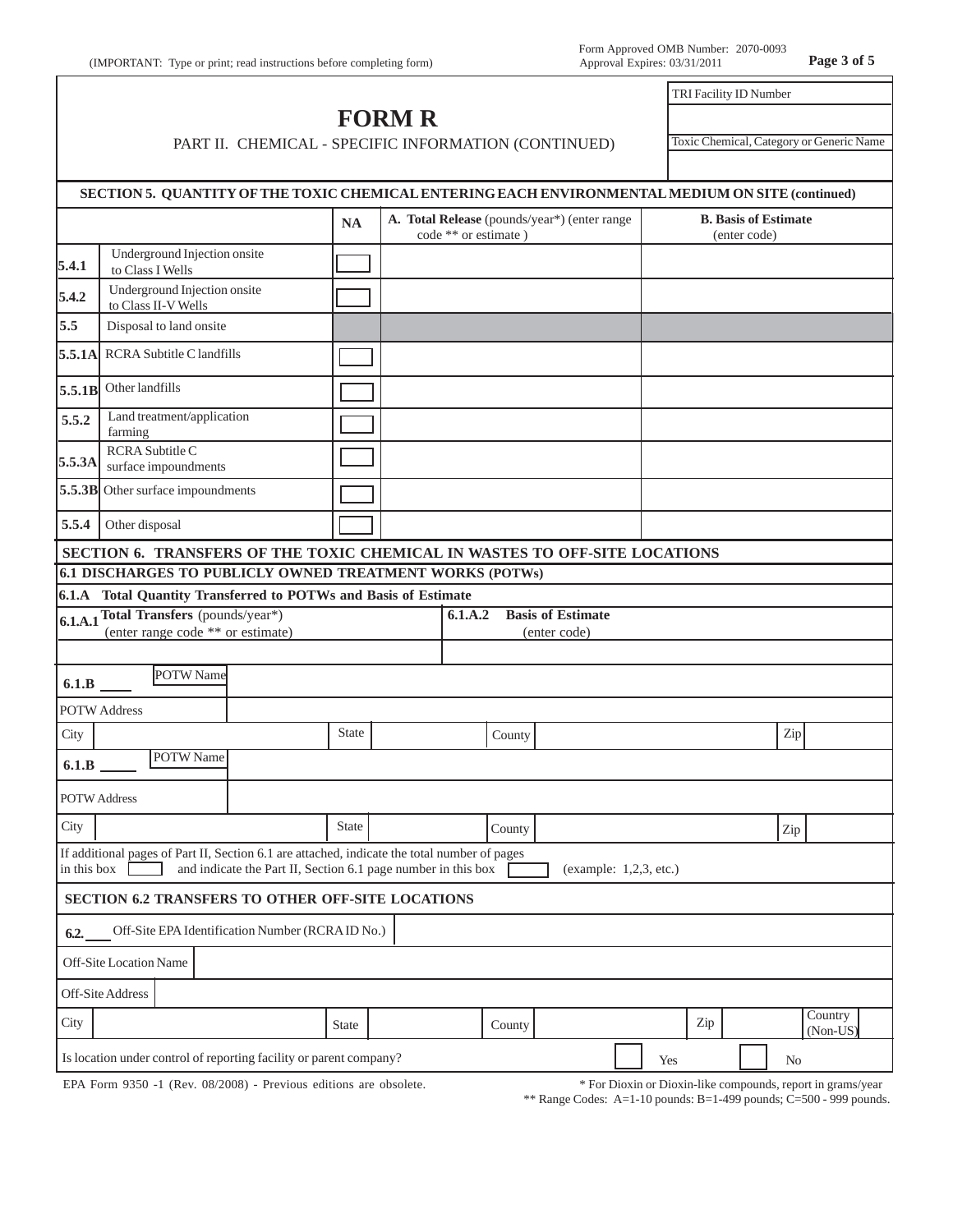|                                                   |                                                                      |       | <b>FORM R</b>                                                      |                                                                                                                                |     | TRI Facility ID Number                                                                |  |  |  |
|---------------------------------------------------|----------------------------------------------------------------------|-------|--------------------------------------------------------------------|--------------------------------------------------------------------------------------------------------------------------------|-----|---------------------------------------------------------------------------------------|--|--|--|
|                                                   |                                                                      |       |                                                                    | PART II. CHEMICAL-SPECIFIC INFORMATION (CONTINUED)                                                                             |     | Toxic Chemical, Category or Generic Name                                              |  |  |  |
|                                                   |                                                                      |       |                                                                    | SECTION 6.2 TRANSFERS TO OTHER OFF-SITE LOCATIONS (CONTINUED)                                                                  |     |                                                                                       |  |  |  |
|                                                   | A. Total Transfers (pounds/year*)<br>(enter range code**or estimate) |       | <b>B.</b> Basis of Estimate<br>(enter code)                        |                                                                                                                                |     | C. Type of Waste Treatment/Disposal/<br>Recycling/Energy Recovery (enter code)        |  |  |  |
| 1.                                                |                                                                      |       | 1.                                                                 |                                                                                                                                |     | 1. M                                                                                  |  |  |  |
| 2.                                                |                                                                      |       | 2.                                                                 |                                                                                                                                |     | 2. M                                                                                  |  |  |  |
| 3.                                                |                                                                      |       | 3.                                                                 |                                                                                                                                |     | 3. M                                                                                  |  |  |  |
| 4.                                                |                                                                      |       | 4.                                                                 |                                                                                                                                |     | 4. M                                                                                  |  |  |  |
| 6.2                                               |                                                                      |       | Off-Site EPA Identification Number (RCRA ID No.)                   |                                                                                                                                |     |                                                                                       |  |  |  |
| Off-Site Location Name                            |                                                                      |       |                                                                    |                                                                                                                                |     |                                                                                       |  |  |  |
| Off-Site Address                                  |                                                                      |       |                                                                    |                                                                                                                                |     |                                                                                       |  |  |  |
| City                                              |                                                                      | State |                                                                    | County                                                                                                                         | Zip | Country<br>(Non-US)                                                                   |  |  |  |
|                                                   |                                                                      |       | Is location under control of reporting facility or parent company? |                                                                                                                                | Yes | No                                                                                    |  |  |  |
| <b>A. Total Transfers</b>                         | (pounds/year*)<br>(enter range code**or estimate)                    |       | <b>B.</b> Basis of Estimate<br>(enter code)                        |                                                                                                                                |     | C. Type of Waste Treatment/Disposal/<br><b>Recycling/Energy Recovery</b> (enter code) |  |  |  |
| 1.                                                |                                                                      |       | 1.                                                                 |                                                                                                                                |     | 1. M                                                                                  |  |  |  |
| $\overline{2}$ .                                  |                                                                      |       | 2.                                                                 |                                                                                                                                |     | 2. M                                                                                  |  |  |  |
| 3.                                                |                                                                      |       | 3.                                                                 |                                                                                                                                |     | 3. M                                                                                  |  |  |  |
|                                                   |                                                                      |       |                                                                    |                                                                                                                                |     |                                                                                       |  |  |  |
| 4.                                                |                                                                      |       | 4.                                                                 | SECTION 7A. ON-SITE WASTE TREATMENT METHODS AND EFFICIENCY                                                                     |     | 4. M                                                                                  |  |  |  |
|                                                   | Not Applicable (NA) -                                                |       |                                                                    | Check here if no on-site waste treatment is applied to any<br>waste stream containing the toxic chemical or chemical category. |     |                                                                                       |  |  |  |
| a. General<br><b>Waste Stream</b><br>[enter code] |                                                                      |       | [enter 3- or 4- character $code(s)$ ]                              | b. Waste Treatment Method(s) Sequence                                                                                          |     | d. Waste Treatment Efficiency<br>[enter 2 character code]                             |  |  |  |
| 7A.1a                                             | 7A.1b                                                                |       | 1                                                                  | 2                                                                                                                              |     | 7A.1d                                                                                 |  |  |  |
|                                                   | 3                                                                    |       | $\overline{4}$                                                     | 5                                                                                                                              |     |                                                                                       |  |  |  |
| 7A.2a                                             | 6<br>7A.2b                                                           |       | 7<br>1                                                             | 8<br>$\overline{2}$                                                                                                            |     | 7A.2d                                                                                 |  |  |  |
|                                                   | 3                                                                    |       | $\overline{4}$                                                     | 5                                                                                                                              |     |                                                                                       |  |  |  |
|                                                   | 6                                                                    |       | 7                                                                  | 8                                                                                                                              |     |                                                                                       |  |  |  |
| 7A.3a                                             | 7A.3b                                                                |       | $\mathbf{1}$                                                       | $\sqrt{2}$                                                                                                                     |     | 7A.3d                                                                                 |  |  |  |
|                                                   | 3                                                                    |       | 4                                                                  | 5                                                                                                                              |     |                                                                                       |  |  |  |
| 7A.4a                                             | 6<br>7A.4b                                                           |       | 7<br>1                                                             | 8<br>$\overline{2}$                                                                                                            |     | 7A.4d                                                                                 |  |  |  |
|                                                   |                                                                      |       | $\overline{4}$                                                     | 5                                                                                                                              |     |                                                                                       |  |  |  |
|                                                   | 3                                                                    |       |                                                                    |                                                                                                                                |     |                                                                                       |  |  |  |
|                                                   | 6                                                                    |       | 7                                                                  | 8                                                                                                                              |     |                                                                                       |  |  |  |
| 7A.5a                                             | 7A.5b                                                                |       | $\mathbf{1}$                                                       | $\mathfrak{2}$                                                                                                                 |     | 7A.5d                                                                                 |  |  |  |
|                                                   | 3<br>6                                                               |       | $\overline{4}$                                                     | 5<br>8                                                                                                                         |     |                                                                                       |  |  |  |

EPA Form 9350 -1 (Rev. 08/2008) - Previous editions are obsolete.

\*For Dioxin or Dioxin-like compounds, report in grams/year

\*\*Range Codes: A=1 - 10 pounds; B=11 - 499 pounds C= 500-999 pounds.